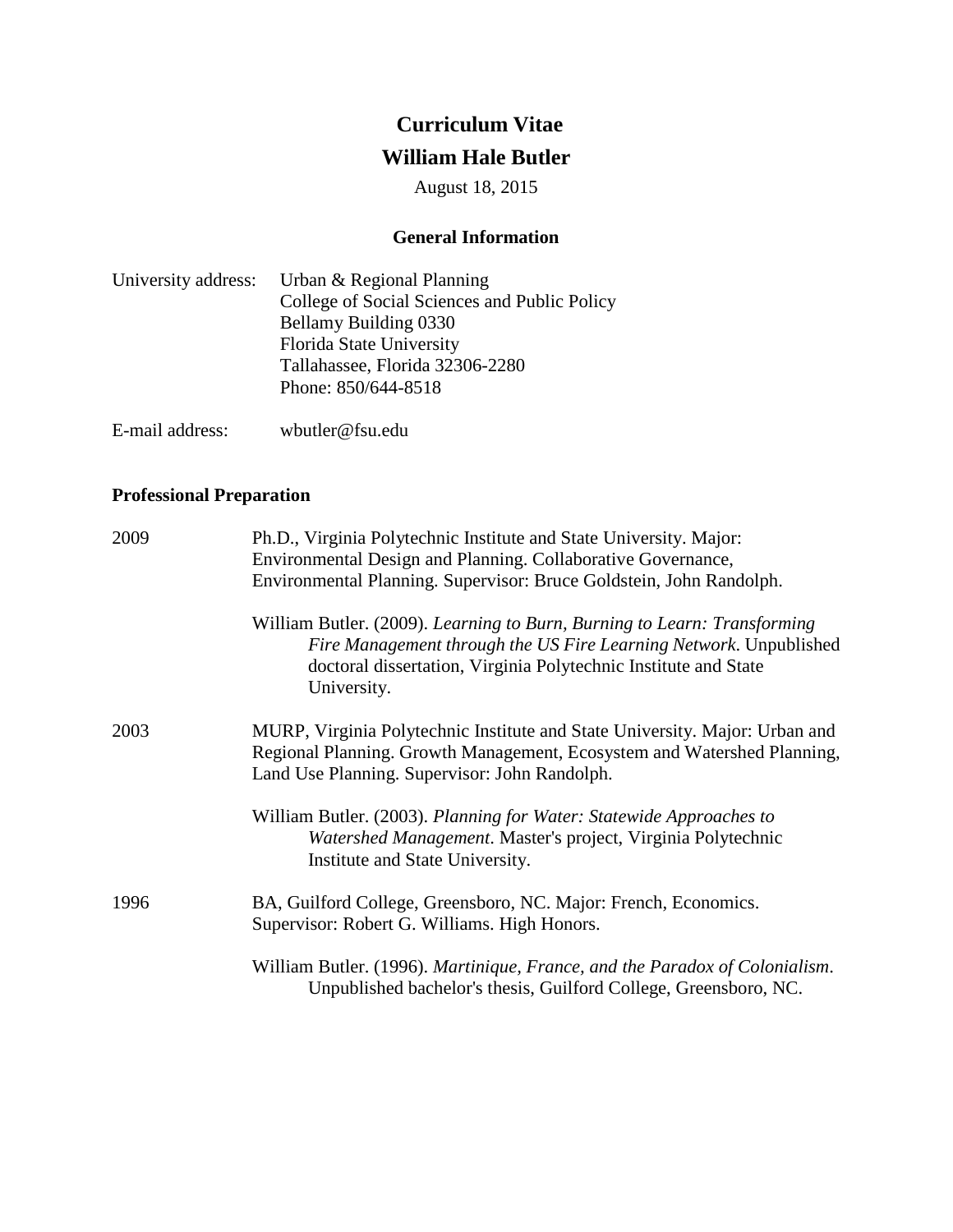# **Nondegree Education and Training**

2003 Certificate, Community Solutions Multi-party Mediation and Facilitation, Institute for Environmental Negotiation, Charlottesville, VA.

## **Professional Experience**

2010–present Assistant Professor, Urban & Regional Planning, Florida State University.

#### **Language Proficiency**

French - intermediate in speaking, reading, and writing. Spanish - intermediate in speaking and reading; rudimentary in writing.

## **Visiting Professorship(s)**

2009–2010 Urban Affairs and Planning Program, School of Public and International Affairs, Virginia Polytechnic Institute and State University.

#### **Honors, Awards, and Prizes**

University Teaching Award Nominee, Florida State University (2015). University Teaching Award Nominee, Florida State University (2014). Richard Zody Award for Outstanding Dissertation in Planning, Governance, and Globalization, School of Public and International Affairs, Virginia Polytechnic Institute and State University (2010). National American Institute of Certified Planners Certificate for Academic Achievement, National American Institute of Certified Planners (2002). Virginia Citizens Planning Association Fellowship for Outstanding First Year Graduate Student (2001). E. Garness Purdom Leadership Scholarship, Guilford College (1995). Eric Reid Leadership Memorial Award, Guilford College (1995). Who's Who Among American College and University Students (1995). Dana Scholar, Guilford College (1992). Honors Scholar, Guilford College (1992). Quaker Leadership Scholarship, Guilford College (1992).

## **Fellowship(s)**

WPI Fellowship for Graduate Research in Environmental Studies (2005–2006).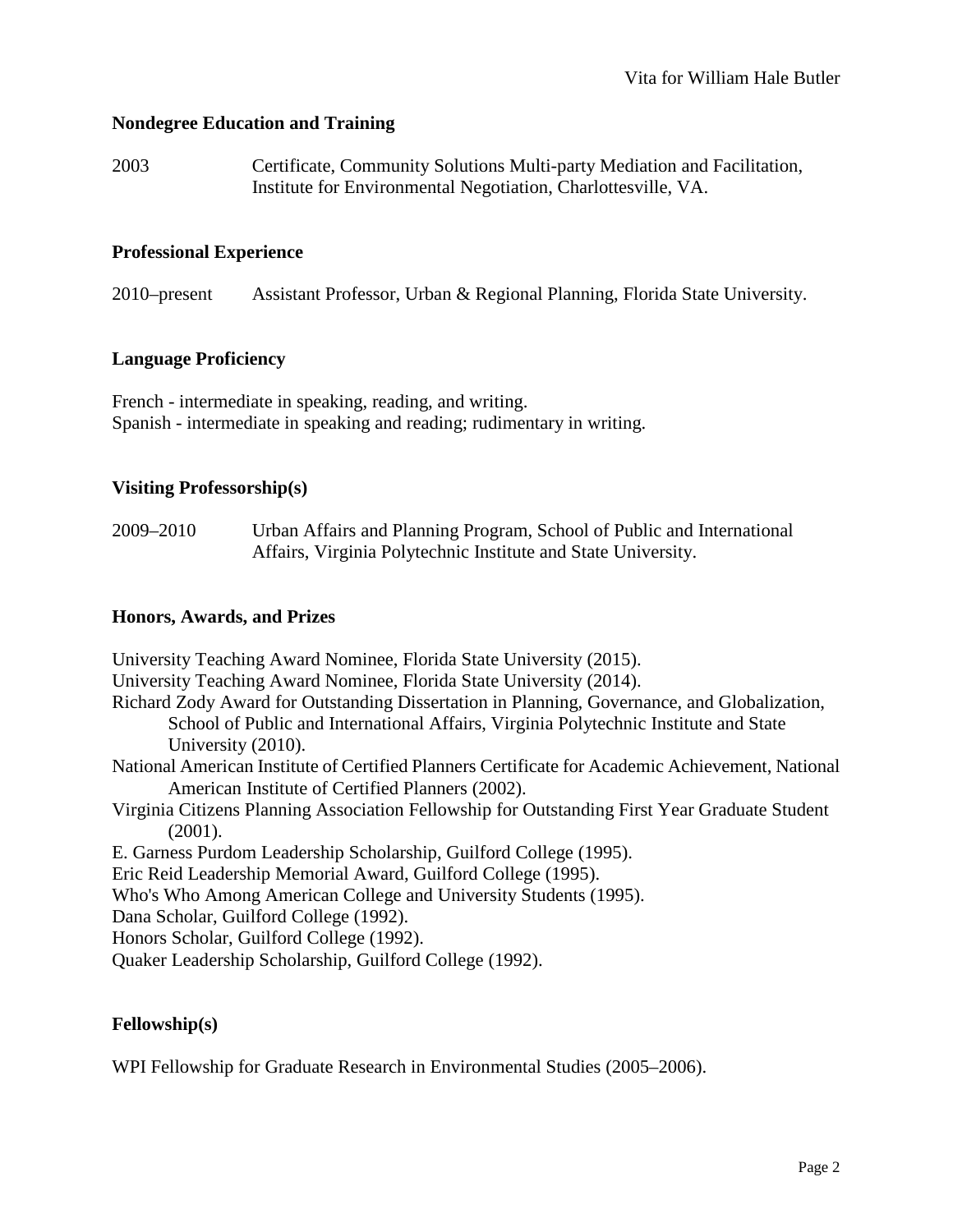# **Current Membership in Professional Organizations**

American Planning Association Association of Collegiate Schools of Planning International Association for Society and Natural Resources International Association of Wildland Fire

#### **Teaching**

## **Courses Taught**

Collaborative Governance (URP5123) Doctoral Seminar in Planning Theory (URP6102) Community Involvement and Public Participation (URP5939) Introduction to Environmental Planning and Natural Resource Management (URP5421) Food Systems Planning (URP5939)

#### **New Course Development**

Food Systems Planning (2014) Community Involvement and Public Participation (2011)

## **Curriculum Development**

Revived and revised the Collaboration and Dispute Resolution certificate program offered by DURP (2010)

## **Doctoral Committee Chair**

Monroe, A. S., graduate. (2015). *Structuring Collaborative Implementation on US National Forests: How Formality and Inclusivity Influence Effectiveness in the Collaborative Forest Landscape Restoration Program*. Santiago, L., doctoral student.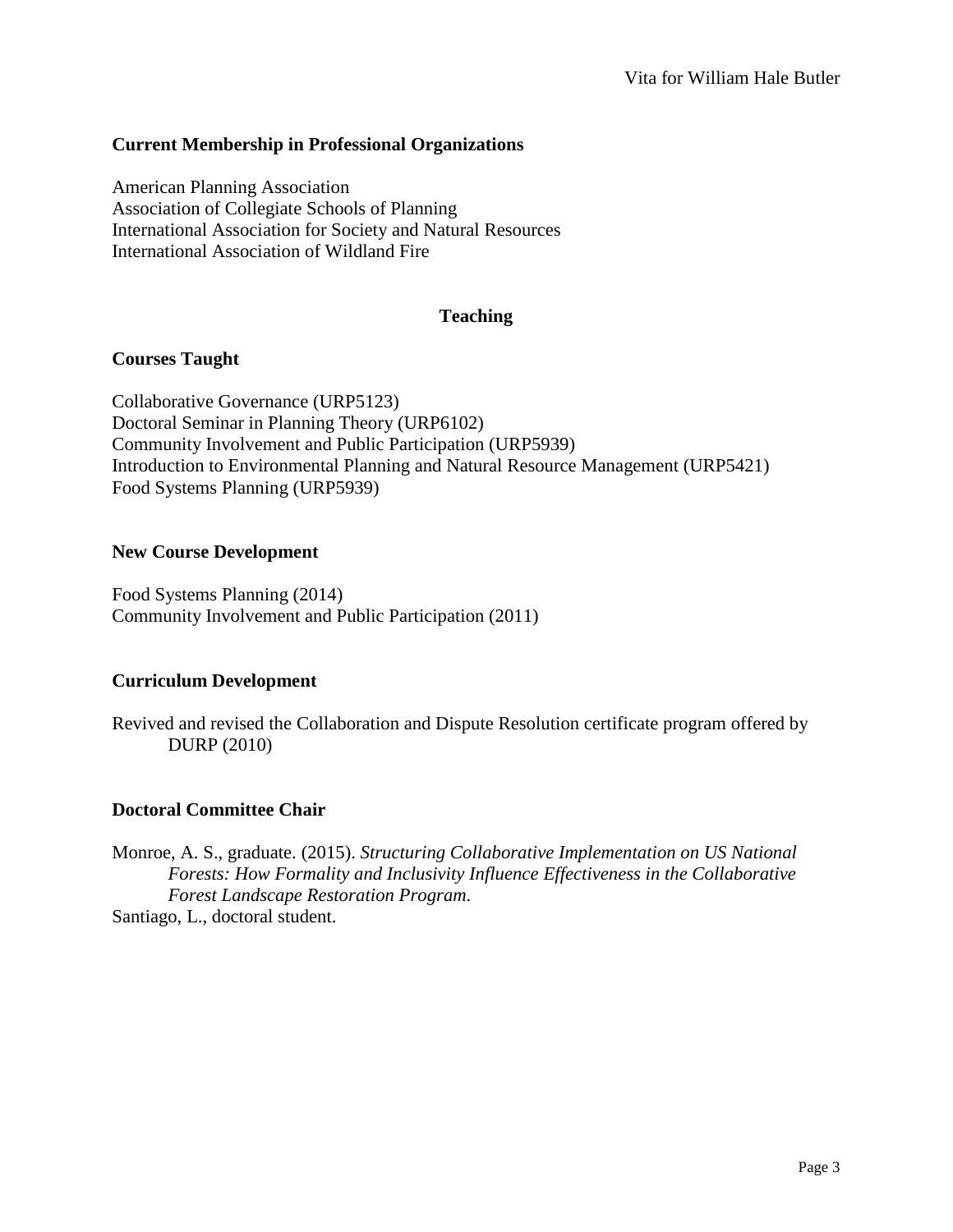# **Doctoral Committee Cochair**

Usher, K. M., graduate. (2015). *Exploring the Effects of a Healthy Corner Store Initiative on Access to Healthy Food: A Psychosocial and Spatial Analysis in Nutritionally Underserved Areas of Louisville, Kentucky*. [Co-Chair with Tim Chapin] Cook, H. B., doctoral candidate.

#### **Doctoral Committee Member**

Bareford, K. J., doctoral candidate. Batuhan, T., doctoral candidate. Schindewolf, J., doctoral candidate. Coleman, K., doctoral candidate. [doctoral student in Natural Resources at Virginia Tech] Cardona, J. C., doctoral student.

## **Master's Committee Member**

Erica Fedor, graduate. (2015). *"A Place More Homelike than Home": Music and Moral Solidarity at Two North Carolina Farmer's Markets*.

#### **Supervision of Student Research Not Related to Thesis or Dissertation**

Rodrigue, S. (Nov 2014–present).

Beuhler, M. (Jan–May 2015).

Cannon, Z. (Sep 2014–May 2015).

Gramavot, A. (Jul–Dec 2014).

Barfield, N. (Oct 2013–May 2014).

Malone, K. (Oct 2013–May 2014).

Stockdale, E. (Oct 2013–May 2014).

Santiago, L. (Oct 2012–May 2013).

Duffner, G. (Aug 2012–May 2013).

Smalley, J. (Jan 2011–May 2013).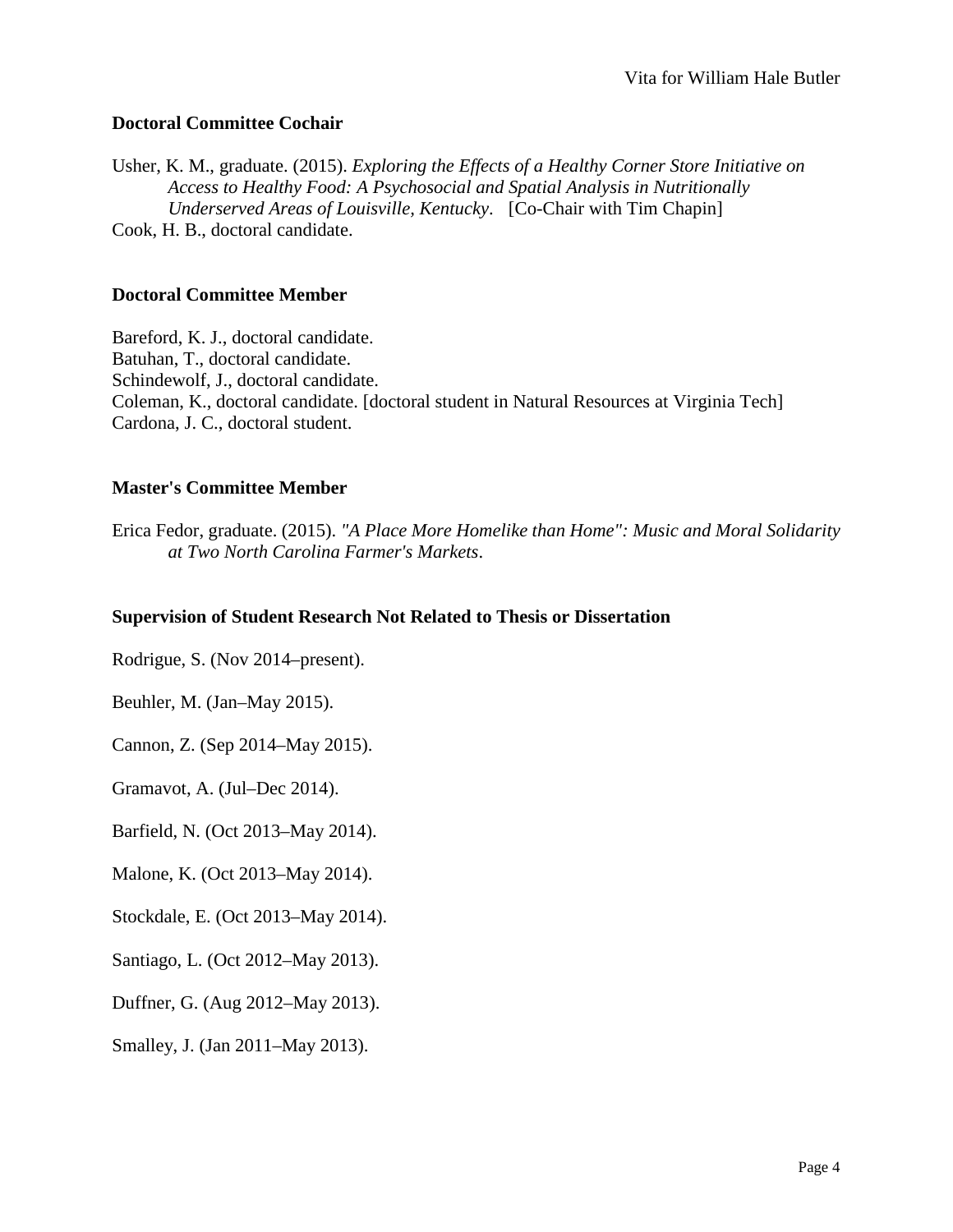## **First Year Advisees**

Melanie Marques, Shanice Jones (Phd), Christopher Bratton, Eric Williams, Joe Crozier, Josh Adams, Craig Brickser, Luis Santiago (PhD), Daniel Crotty, Christina Manganello, Christine Rice, Emily Suter, Kristian Blessington, Michelle Lopez, Sara Christopher, Thomas Oravetz, Jiwuan Haley, Diego Salazar, Donald Willar, Megan Bond, Valerie Brookens, Guy Duffner, Christina Mendoza, Brian Ruscher, John Craig, Brandon Roe, Robert Leteff (PhD).

# **Guest Class Lecture**

Butler, W. H. (2014). *URP 6938: URP PhD Colloquium*.

Butler, W. (2014). *URP 5101: Planning Theory*.

Butler, W. H. (2013). *URP 4423: Environmental and Natural Resources Management*.

Butler, W. H. (2013). *URP 5101: Planning Theory*.

Butler, W. H. (2013). *URP 5424: Sustainable Development*.

Butler, W. H. (2012). *URP 5101: Planning Theory*.

Butler, W. H. (2012). *URP 6938: URP PhD Colloquium*.

Butler, W. H. (2011). *DURP Teaching Group*.

Butler, W. H. (2011). *URP 6938: URP PhD Colloquium*.

Butler, W. H. (2011). *URP 5101: Planning Theory*.

Butler, W. H. (2010). *URP 6938: URP PhD Colloquim*.

## **Major Professor Studio Capstone**

Lauren Rushing, Thomas Shaffer, Michael Margut, Charlon Waldron, Ana Thomas, Josh Adams, Christina Mendoza, Brian Powers, Kelli Thurson, Marlee McCleary, Micah Burkey, Allison Deffenbaugh, Michelle Lopez, Michael Frixen, Scott Bierle, Valerie Brookens.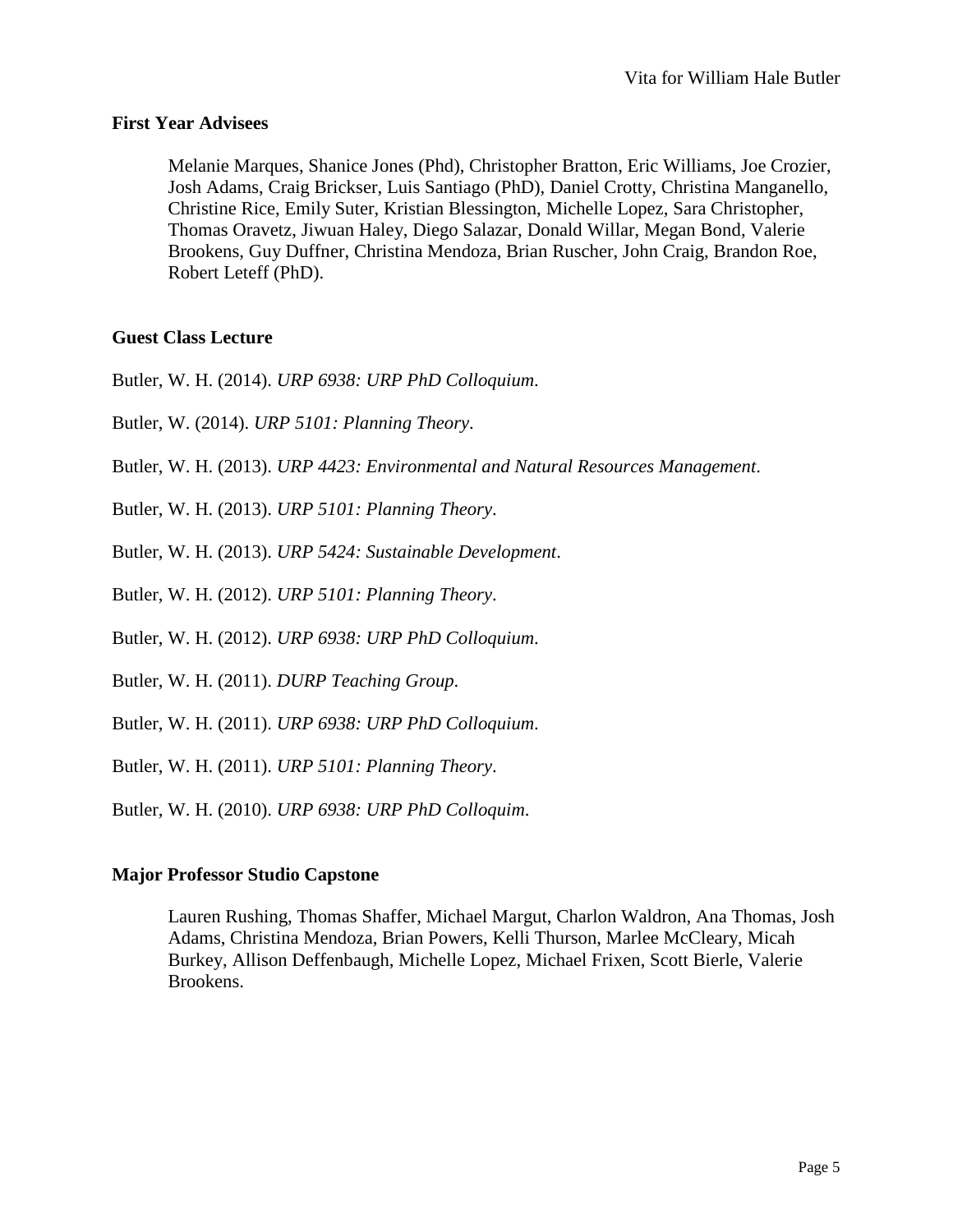## **Master's Capstone Supervisory Committee**

- Mutnansky, C. (2015). *DIR: Enhancing the Significance of Accomplishments of the AEMS 2014 Spring Studio in Ile A Vache, Haiti*.
- Whitcomb, C. (2012). *DIR: Water Discrimination in rural Rajasthan, India- Evaluating alternatives for ensuring access to water for Dalits*.
- Deschappelles, N. (2012). *DIR: An Evaluation of, and Suggestions for, Charlotte County Coastal Management, with Regards to Sea Level Rise Vulnerability*.
- Hodge, R. (2011). *DIR: Stream Mitigation Planning Guidelines for the Northwest Florida Water Management District*.

Selsnick, J. (2011). *DIR: NIMBY versus Biomass Utilization Plants*.

# **Research and Original Creative Work**

## **Publications**

## **Refereed Journal Articles**

- Butler, W., Deyle, R., & Mutnansky, C. (submitted). Low-Regrets Incrementalism: Land Use Planning Adaptation to Accelerating Sea Level Rise in Florida's Coastal Communities. *Journal of Planning Education and Research*. Manuscript submitted for publication.
- Butler, W., & Monroe, A. (submitted). Structuring Collaborative Implementation: Informality, Inclusion and Consensus. *Journal of Planning Education and Research*. Manuscript submitted for publication.
- Vella, K., Butler, W., Sipe, N., Chapin, T., Murley, J., & Olvera-Garcia, J. (submitted). How Can Voluntary Collaboration Advance Climate Change Adaptation Planning and Policy? Evaluating the Southeast Florida Regional Climate Change Compact. *Journal of Planning Education and Research*. Manuscript submitted for publication.
- Monroe, A., & Butler, W. H. (in press). Responding to a Policy Mandate to Collaborate: Structuring Collaboration in the Collaborative Forest Landscape Restoration Program. *Journal of Environmental Planning and Management*.
- Butler, W., Monroe, A., & McCaffrey, S. (2015). Collaborative Implementation for Ecological Restoration on US Public Lands: Implications for Legal Context, Accountability and Adaptive Management. *Environmental Management*, *55 (3)*, 564-577.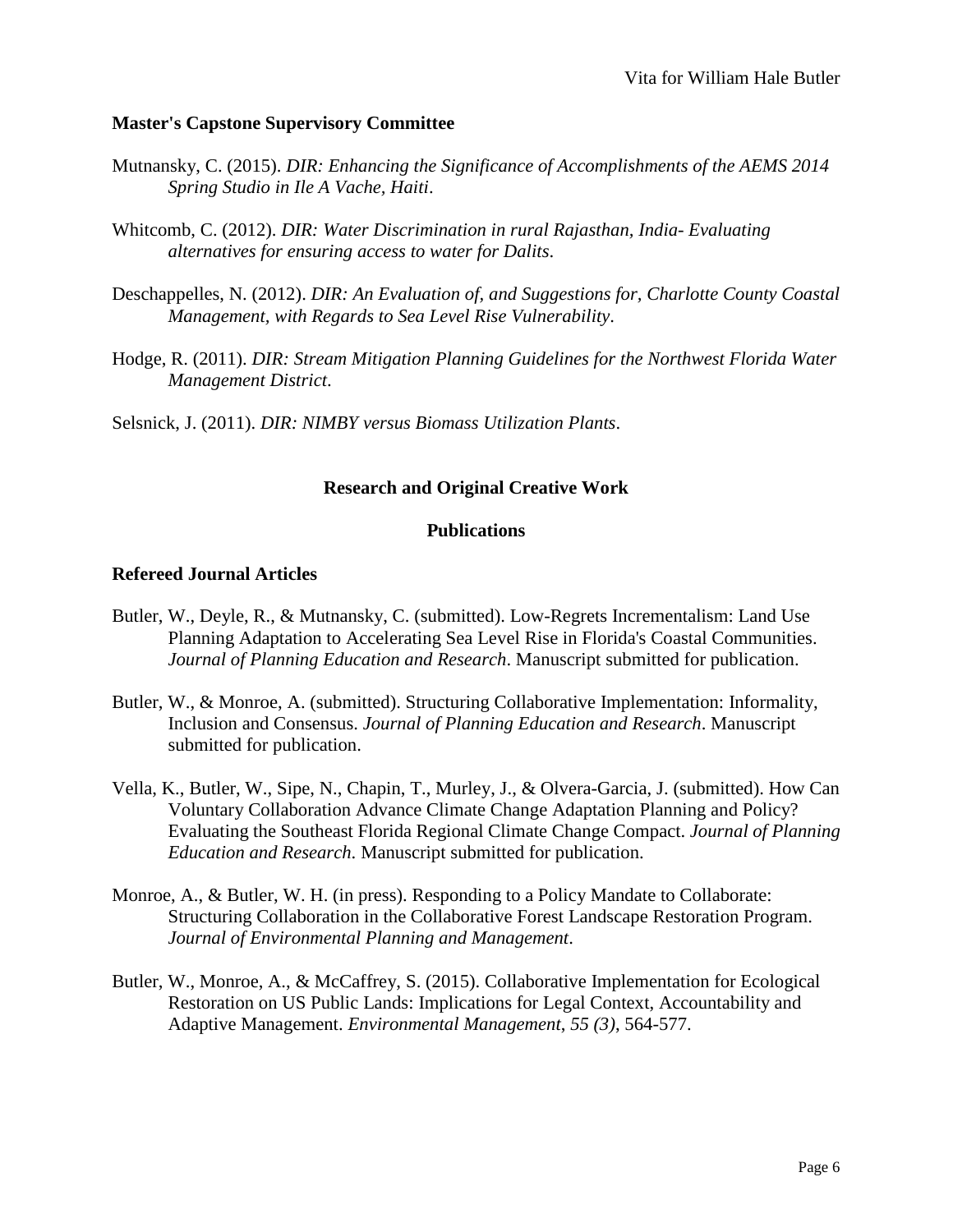- Goldstein, B. E., Wessells, A. T., Lejano, R. P., & Butler, W. H. (2015). Narrating Resilience: Transforming Cities through Collaborative Storytelling. *Urban Studies*, *52 (7)*, 1285-1303.
- Butler, W. H. (2013). Collaboration at Arm's Length?: Navigating Agency Engagement in Landscape-Scale Ecological Restoration Collaboratives. *Journal of Forestry*, *111(6)*, 395-403.
- Butler, W. H. (2012). Welcoming Animals Back to the City: Navigating the Tensions of Urban Livestock through Municipal Ordinances. *Journal of Agriculture, Food Systems and Community Development*, *2(2)*, 1-23.
- Butler, W. H., & Goldstein, B. E. (2010). The US Fire Learning Network: Springing a Rigidity Trap through Multi-scalar Collaborative Networks. *Ecology and Society*, *15(3)*, 21-34. Retrieved from<http://www.ecologyandsociety.org/articles/3437.html>
- Goldstein, B. E., & Butler, W. H. (2010). The U.S. Fire Learning Network: Providing a Narrative Framework for Restoring Ecosystems, Professions, and Institutions. *Society and Natural Resources*, *23(10)*, 1-17.
- Goldstein, B. E., & Butler, W. H. (2010). Expanding the Scope and Impact of Collaborative Planning: Combining Multi-stakeholder Collaboration and Communities of Practice in a Learning Network. *Journal of the American Planning Association*, *76(2)*, 238-249.
- Goldstein, B. E., Butler, W. H., & Hull, R. B. (2010). The Fire Learning Network: A Promising Conservation Strategy for Forestry. *Journal of Forestry*, *108(3)*, 120-125.
- Goldstein, B. E., & Butler, W. H. (2009). The Network Imaginary: Coherence and Creativity within a Multiscalar Collaborative Effort to Reform U.S. Fire Management. *Journal of Environmental Planning and Management*, *52(8)*, 1013-1033.

# **Refereed Book Chapters**

- Deyle, R., & Butler, W. H. (2012). Resilience Planning in the Face of Uncertainty: Adapting to Climate Change Effects on Coastal Hazards. In Naim Kapucu, Christopher Hawkins, & Fernando Rivera (Eds.), *Disaster Resiliency: Interdisciplinary Perspectives* (pp. 178-206). New York: Routledge.
- Goldstein, B. E., & Butler, W. H. (2011). Collaborating for Transformative Resilience: Shared Identity in the US Fire Learning Network. In Bruce E. Goldstein (Ed.), *Collaborative Resilience: Moving from Crisis to Opportunity* (pp. 339-358). Cambridge, MA: MIT Press.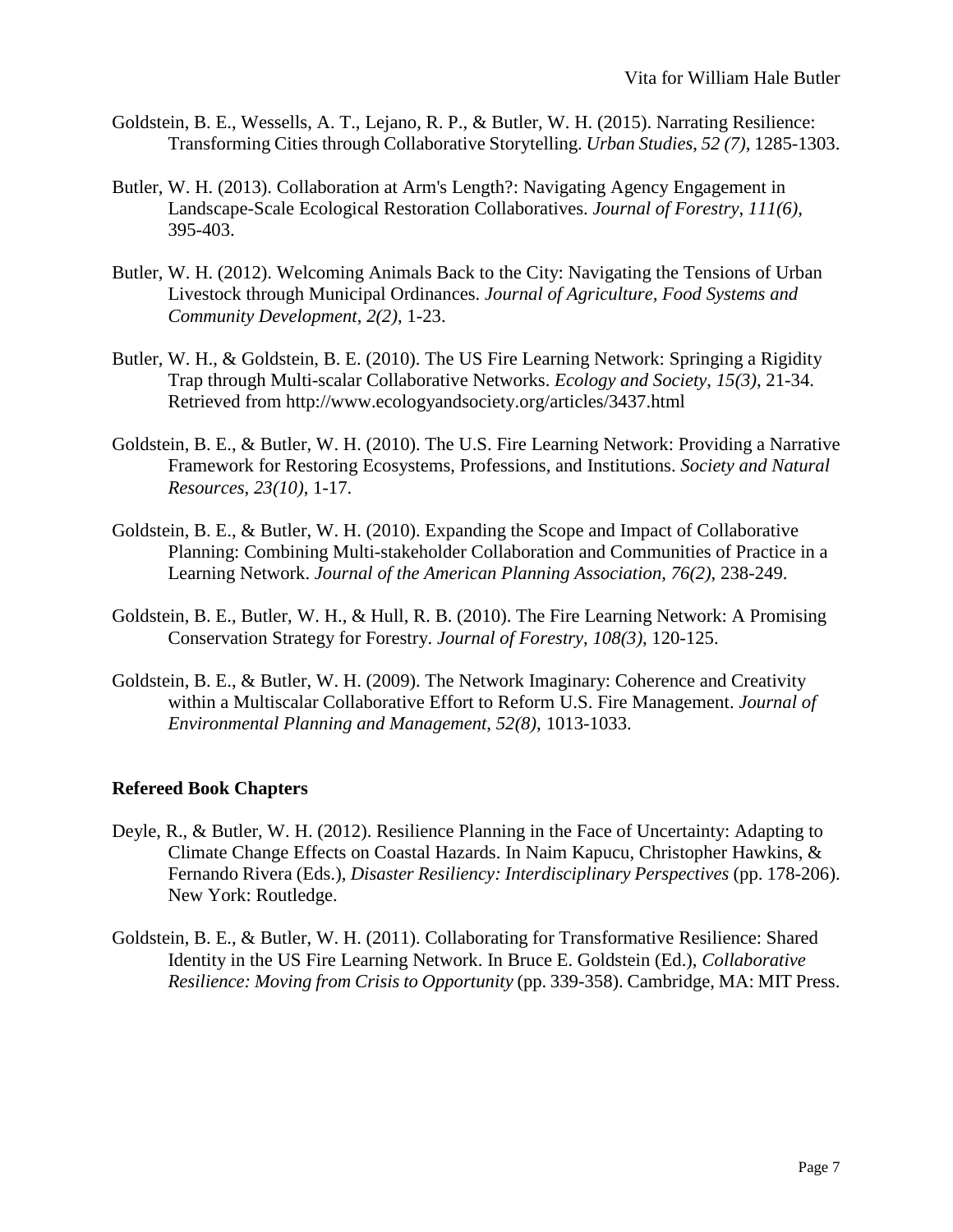## **Invited Reviews**

- Butler, W. H. (2012). Margerum, Rich: Beyond Consensus: Improving Collaborative Environmental Management. *Journal of the American Planning Association*, *78(4)*.
- Butler, W. H. (2005). Koontz, Steelman, Carmin, Korfmacher, Moseley, and Thomas: Collaborative Environmental Management: What Roles for Governent? *Journal of the American Planning Association*, *71(4)*, 462.

# **Nonrefereed Reports**

- Butler, W. H., Deyle, R., Stevens, L., & Mutnansky, C. (2013). *Proposed Amendments to Florida's State Hazard Mitigation Plan Incorporating the Probable Effects of Climate Change on the State's Hazards*. Tallahassee, FL: FL Department of Economic Opportunity and FL Division of Emergency Management.
- Butler, W. H., Deyle, R., Stevens, L., & Mutnansky, C. (2013). *Sea Level Rise Projection Needs, Capacities and Alternative Approaches*. Tallahassee, FL: Florida Department of Economic Opportunity.
- Deyle, R., Butler, W. H., & Stevens, L. (2013). *Planning Time Frames for Coastal Hazards and Sea Level Rise*. Tallahassee, FL: Florida Department of Economic Opportunity.

## **Presentations**

#### **Nonrefereed Papers at Conferences**

- Butler, W. (presented 2014, November). *Collaborative Improvisation: Planning with an Ensemble Cast*. Paper presented at 55th Annual Conference, Association of Collegiate Schools of Planning, Philadelphia, PA. (National)
- Monroe, A., & Butler, W. (presented 2014, November). *Structuring Collaborative Implementation: Navigating a Mandate to Collaborate in the Collaborative Forest Landscape Restoration Program*. Paper presented at 55th Annual Conference, Association of Collegiate Schools of Planning, Philadelphia, PA. (National)
- Butler, W. H. (presented 2013, June). *Moving Beyond Collaborative Planning to Collaborative Implementation: Lessons from the Collaborative Forest Landscape Restoration Program*. Paper presented at International Symposium for Society and Resource Managers, International Association of Society and Natural Resources, Estes Park, CO. (International)
- Butler, W. H. (presented 2012, November). *From Collaborative Planning to Collaborative Implementation: Navigating the Transition in Landscape Scale Ecological Management*.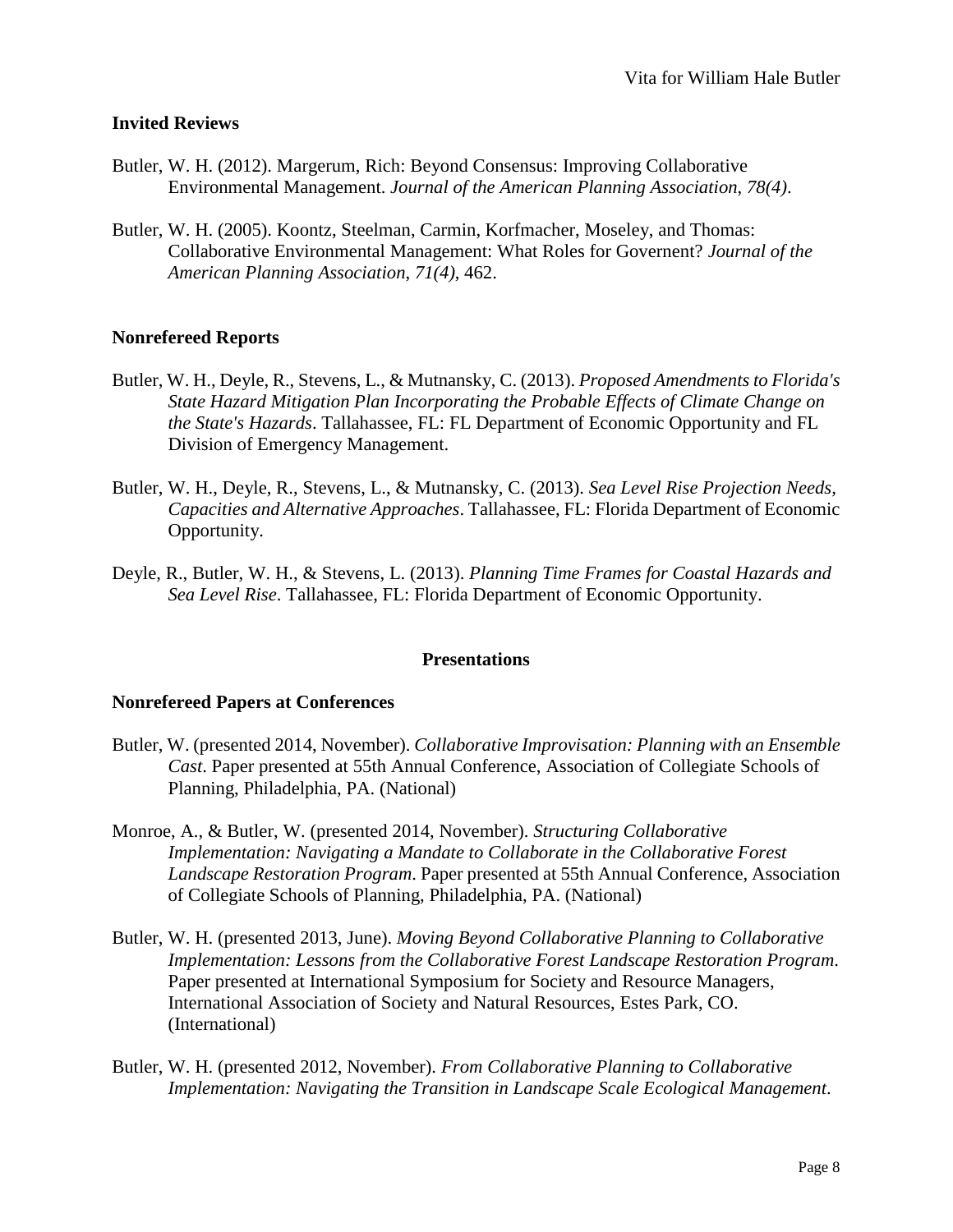Paper presented at 53rd Annual Conference, Association of Collegiate Schools of Planning, Cincinnati, OH. (National)

- Butler, W. H. (presented 2012, April). *Keeping the Fires of Collaboration Burning: Transitions from Planning to Implementation in the Collaborative Forest Landscape Restoration Program*. Paper presented at International Association of Wildland Fire, 3rd Annual Human Dimensions of Wildland Fire Conference, International Association of Wildland Fire, Seattle, WA. (International)
- Butler, W. H. (presented 2011, October). *Keeping the Fires of Collaboration Burning: From Emergent to Mandated Collaboration in Ecological Fire Management*. Paper presented at 52nd Annual Association of Collegiate Schools of Planning Conference, Association of Collegiate Schools of Planning, Salt Lake City, UT. (National)
- Butler, W. H. (presented 2011, March). *Springing Fire Management's Rigidity Trap: Inspiring Ecological Restoration through the US Fire Learning Network*. Paper presented at Resilience 2011: Resilience, Innovation and Sustainability: Navigating the Complexities of Global Change. Second International Science and Policy Conference, International Science and Policy, Tempe, AZ. (International)
- Butler, W. H. (presented 2010, October). *The US Fire Learning Network: Springing a Rigidity Trap through Multi-Scalar Collaborative Networks*. Paper presented at 51st Annual Association of Collegiate Schools of Planning Conference, Association of Collegiate Schools of Planning, Minneapolis, MN. (National)
- Butler, W. H. (presented 2010, April). *The US Fire Learning Network: Springing a Rigidity Trap through Multi-Scalar Collaborative Networks*. Paper presented at International Association of Wildland Fire, 2nd Human Dimensions of Wildland Fire Conference, Association of Wildland Fire, San Antonio, TX. (International)
- Butler, W. H. (presented 2007, October). *Holding the Reins on Collaborative Planning: Narrative in the Fire Learning Network*. Paper presented at 48th Annual Association of Collegiate Schools of Planning Conference, Association of Collegiate Schools of Planning. (National)
- Butler, W. H. (presented 2006, November). *Reshaping Governmentality through Environmentality: The Nature Conservancy and US Forest Service in the Fire Learning Network*. Paper presented at 47th Annual Association of Collegiate Schools of Planning Conference, Association of Collegiate Schools of Planning, Fort Worth, TX. (National)
- Butler, W. H. (presented 2005, November). *Planning to Win: Institutionalized Barriers to Collaboration in the Creation of a State Park*. Paper presented at 46th Annual Association of Collegiate Schools of Planning Conference, Association of Collegiate Schools of Planning, Kansas City, MO. (National)
- Butler, W. H. (presented 2004, October). *Institutionalizing Watershed Planning and Management: Analysis of Statewide Approaches to Planning for Water Quality*. Paper presented at 45th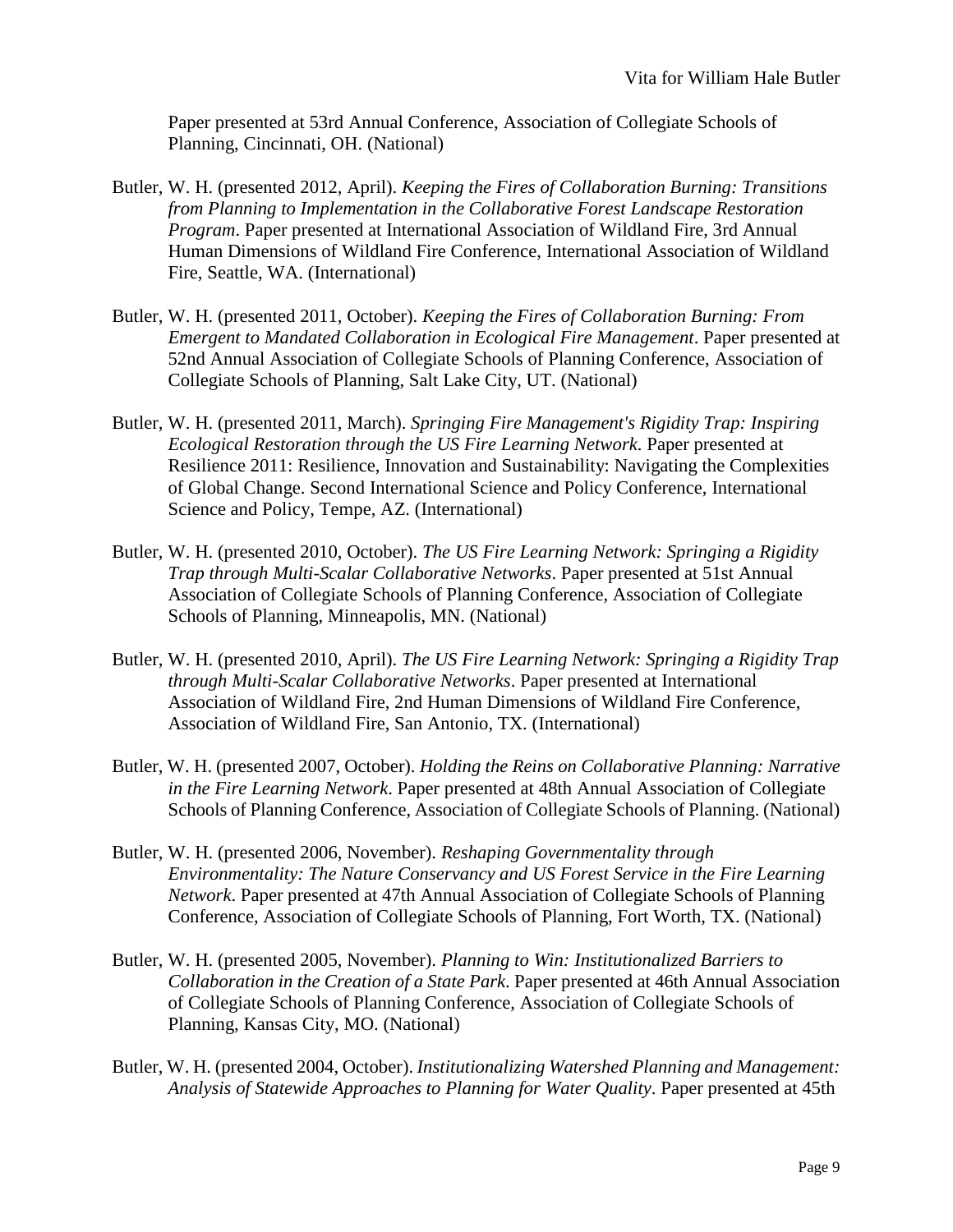Annual Association of Collegiate Schools of Planning Conference, Association of Collegiate Schools of Planning, Portland, OR. (National)

Butler, W. H. (presented 2004, July). *Institutionalizing Coordination for Sustainability: Learning from Statewide Approaches to Watershed Management*. Paper presented at Sustainable Communities Conference, Sustainable Communities, Burlington, VT. (International)

#### **Nonrefereed Papers at Symposia**

- Butler, W. H., & Deyle, B. (presented 2012, March). Resilience Planning in the Face of Uncertainty: Adapting to Climate change Effects on Coastal Hazards. In *Disaster Resiliency: Interdisciplinary Perspectives*. Symposium conducted at the meeting of School of Public Administration, University of Central Florida, Orlando, FL. (International)
- Butler, W. H., & Goldstein, B. (presented 2008, November). The US Fire Learning Network: Springing Fire-Adapted Ecosystems and Institutions from a Rigidity Trap. In *Virginia Tech Symposium on Enhancing Resilience to Catastrophic Events through Communicative Planning*. Symposium conducted at the meeting of Virginia Tech, Blacksburg, VA. (National)
- Butler, W. H., & Goldstein, B. (presented 2007, May). Restoring Fire Adapted Ecosystems and Institutions through Learning Networks. In *Organizations and the Natural Environment*. Symposium conducted at the meeting of Maxwell School of Public Affairs, Syracuse University, Syracuse, NY. (National)

#### **Invited Presentations at Conferences**

Butler, W. (presented 2015, March). *Land Use Planning and the Local Food System*. Presentation at the meeting of Energy Water Food Nexus International Summit, Florida A&M University. (International)

#### **Nonrefereed Presentations at Conferences**

- Butler, W., & Christensen, R. (presented 2015, August). *Navigating Overlapping and Multiple Accountabilities in Multiscalar Conservation Networks: Lessons from the Collaborative Forest Landscape Restoration Program*. Presentation at International Congress of Conservation Biology, Conservation Biology, Montpellier, France. (International)
- Butler, W. (presented 2014, May). *Resilience, Anticipation and Adaptation: Emergent Forms of Governance in the Face of Sea Level Rise*. Presentation at Resilience: 2014: Resilience and Development: Mobilizing for Transformation, Resilience Alliance, Montpellier, France. (International)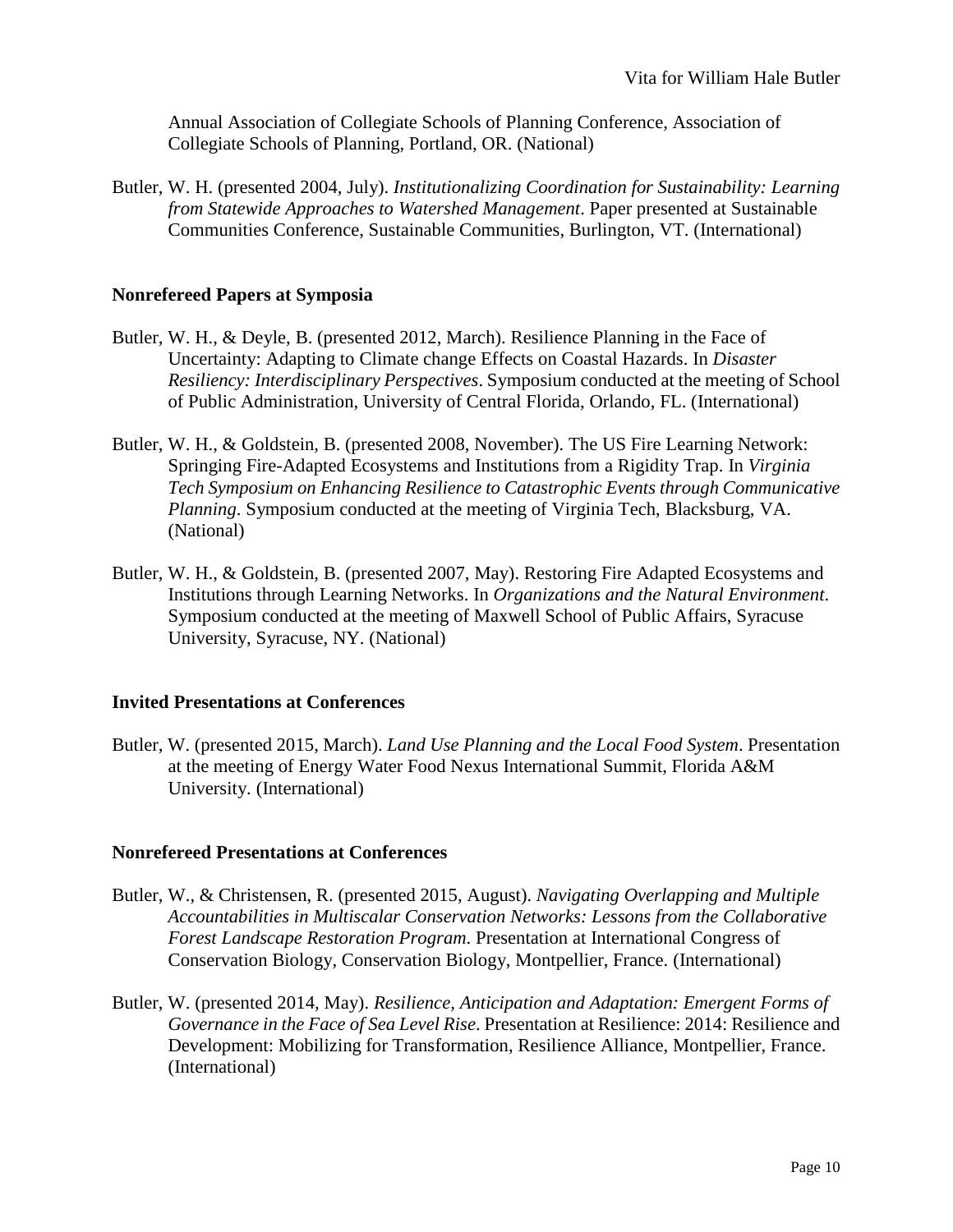Butler, W. H. (presented 2013, June). *Moving Beyond Collaborative Planning to Collaborative Implementation: Lessons from the Collaborative Forest Landscape Restoration Program*. Presentation at International Symposium for Society and Resource Managers, International Association of Society and Natural Resources, Estes Park, CO. (International)

#### **Invited Lectures and Readings of Original Work**

- Butler, W. (2015, March). *US Forest Service Engagement in Collaborative Implementation: Lessons from CFLRP related to FACA-Phobia*. Delivered at US Forest Service Forest Management and National Forest Foundation, Online Webinar. (National)
- Butler, W. (2014, October). *How the Forest Service Responds to Collaboration*. Delivered at National Forest Foundation, Collaborative Forest Management Workshop, Missoula, Montana. (Regional)
- Butler, W. (2014, April). *USFS Engagement with Stakeholder Collaboration in the CFLRP*. Delivered at Region 6 CFLRP Network Meeting, Hood River, OR. (Regional)
- Butler, W. H. (2014, April). *Collaboration in the Shadow of NEPA and FACA: Tensions and Lessons from the Collaborative Forest Landscape Restoration Program*. Delivered at US Forest Service Pacific Northwest Research Station, NEPA Knowledge Cafe Webinar. (National)
- Butler, W. H. (2014, March). *US Forest Service Engagement in Collaborative Implementation: Lessons from the Collaborative Forest Landscape Restoration Program*. Delivered at National Forest Foundation and US Forest Service Rocky Mountain Research Station, Online Webinar. (National)
- Butler, W. H. (2013, November). *Planning for Climate Change Adaptation*. Delivered at Adaptation Challenges and a Review of Ongoing Initiatives, FSU College of Law Environmental Forum, Tallahassee, FL. (Local)
- Butler, W. H. (2013, March). *Navigating the Transition from Collaborative Planning to Collaborative Implementation*. Delivered at US Forest Service, Gainesville, FL. (Regional)
- Butler, W. H. (2013, March). *Resilience Planning in the Face of Climate Change*. Delivered at FL Chapter of the American Planning Association and FSU DURP, Tallahassee, FL. (Regional)
- Butler, W. H. (2012, February). *Food Systems Planning*. Delivered at Colquitt Conference on Sustainability, Colquitt, GA. (Regional)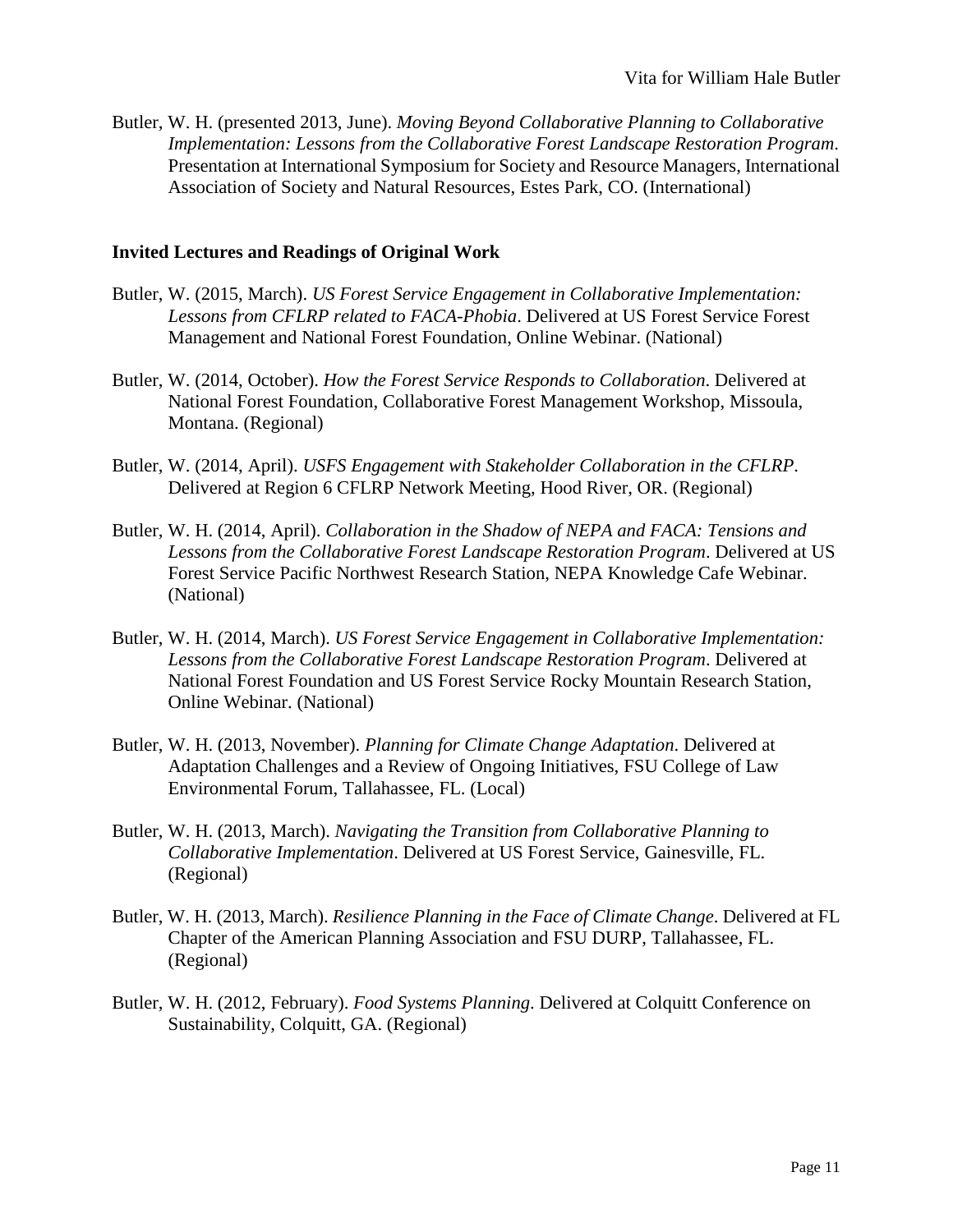Butler, W. H. (2011, October). *Food Systems Planning*. Delivered at Youth Symposium on Food Hunger and Public Policy, Tallahassee, FL. (Local)

#### **Contracts and Grants**

#### **Contracts and Grants Funded**

- Butler, W. H., Deyle, R., & Stevens, L. (May 2013–Sep 2013). *Sea Level Rise Projections in the State of Florida and Integrating Climate Change into the State Hazard Mitigation Plan*. Funded by FL Department of Economic Opportunity. Total award \$49,983.
- Deyle, R., Butler, W. H., & Stevens, L. (Oct 2012–May 2013). *Guidance for Planners on Time Horizons for Climate Adaptation Planning*. Funded by FL Department of Economic Opportunity. Total award \$21,238.
- Butler, William Hale (PI). (Aug 2011–Aug 2016). *How to Effectively Navigate the Transition from Collaborative Planning to Collaborative Implementation*. Funded by U. S. Forest Service. (11-JV-11242309-093). Total award \$247,844.
- Butler, W. (May 2011–Aug 2011). *Keeping the Fires of Collaboration Burning: Examining Formalized Collaboration in Ecological Fire Restoration*. Funded by Council of Research and Creativity, FSU. Total award \$17,000.

#### **Discussant**

- Butler, W. H. (2012). *Environmental Track*. 53rd Annual Association of Collegiate Schools of Planning Conference.
- Butler, W. H. (2012). *Local Benefits of Sustainability Symposium*. Florida State University.
- Butler, W. H. (2011). *Environmental Track*. 52nd Annual Association of Collegiate Schools of Planning Conference.
- Butler, W. H. (2009). *Planning for Resilience to Catastrophic Events: Resilience and Communicative Action*. 50th Annual Association of Collegiate Schools of Planning Conference.
- Butler, W. H. (2008). *Virginia Tech Symposium on Enhancing Resilience to Catastrophic Events through Communicative Planning*.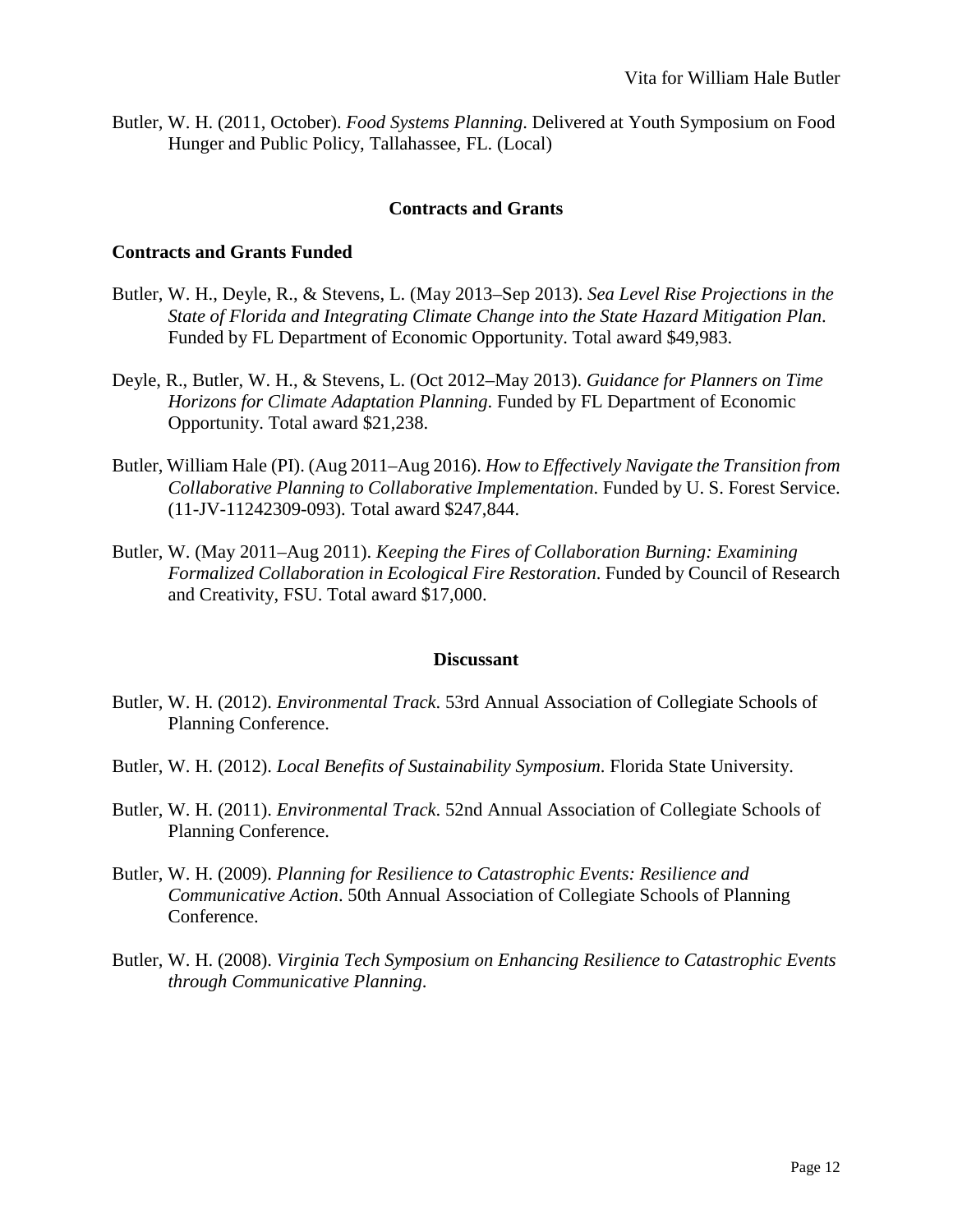# **Roundtable Participant**

- Butler, W. H. (2012). *The Emergence of Resilience Planning*. Association of Collegiate Schools of Planning Conference.
- Butler, W. H. (2011). *Roundtable with the authors of "Collaborative Resilience: Moving From Crisis to Opportunity"*. Association of Collegiate Schools of Planning conference.

#### **Service**

## **Florida State University**

#### **FSU University Service**

Advisor, Synoptikos Student Organization (2010–2013).

#### **FSU Department Service**

Member, Academic and Personnel Committee (2013–present).

Chair, Diversity in Planning (2013–present).

Advisor, Advanced Studies in Collaboration and Dispute Resolution (2010–present).

Examiner, Doctoral Planning Theory Preliminary Exams (2010–present).

Member, Promotion and Tenure Committee (2010–present).

Member, Studio Advisory Committee (2015).

Chair, Studio Advisory Committee (2013).

Member, Curriculum Committee (2012–2013).

Member, Doctoral Policy Committee (2010–2013).

Member, MSP Admissions Committee (2011–2012).

Member, Studio Advisory Committee (2010).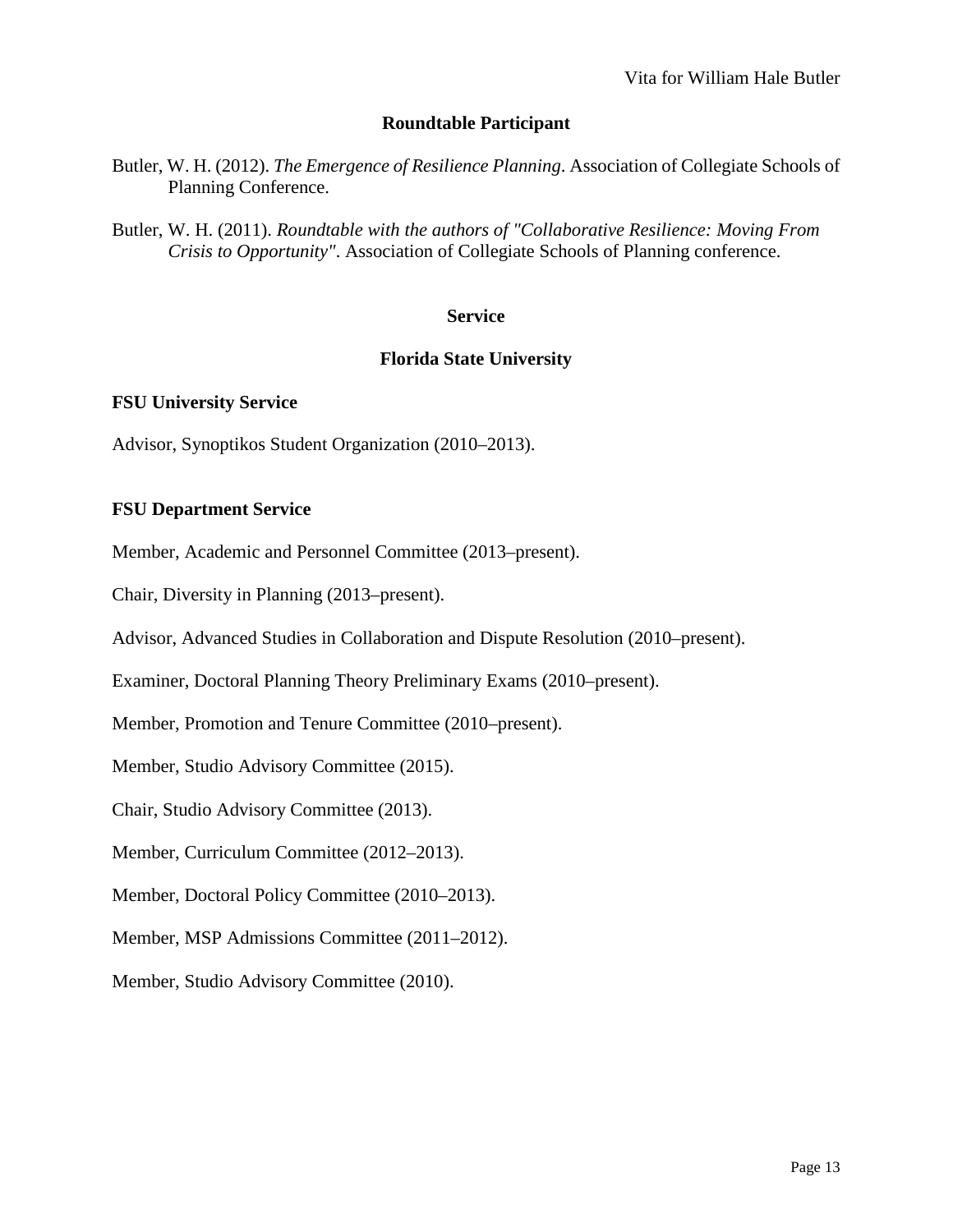# **The Profession**

#### **Guest Reviewer for Refereed Journals**

*Journal of Agriculture, Food Systems and Community Development* (2015–present).

*Society and Natural Resources* (2014–present).

*Environmental Management* (2013–present).

*Journal of the American Planning Association* (2013–present).

*Cityscape* (2012–present).

*Journal of Planning Education and Research* (2012–present).

*Land Use Policy* (2012–present).

*Planning Theory and Practice* (2012–present).

*Human Ecology Review* (2011–present).

*Conservation Biology* (2010–present).

*Journal of Environmental Planning and Management* (2009–present).

## **Reviewer for Textbooks**

*The Craft of Collaborative Planning* (2012).

*Urban Resilience: Planing the Shock-Proof City* (2012).

#### **Service to Professional Associations**

Invited Contributor, Emerging Issues Task Force, American Planning Association (2014).

Invited Contributor, Workshop on the Diffusion of Innovation, Packard Foundation and The Nature Conservancy (2014).

Technical Reviewer, Climate Change and Potential Impacts on Natural Hazards Section of the Florida Homeowners Handbook, Florida Homeowners Association (2013).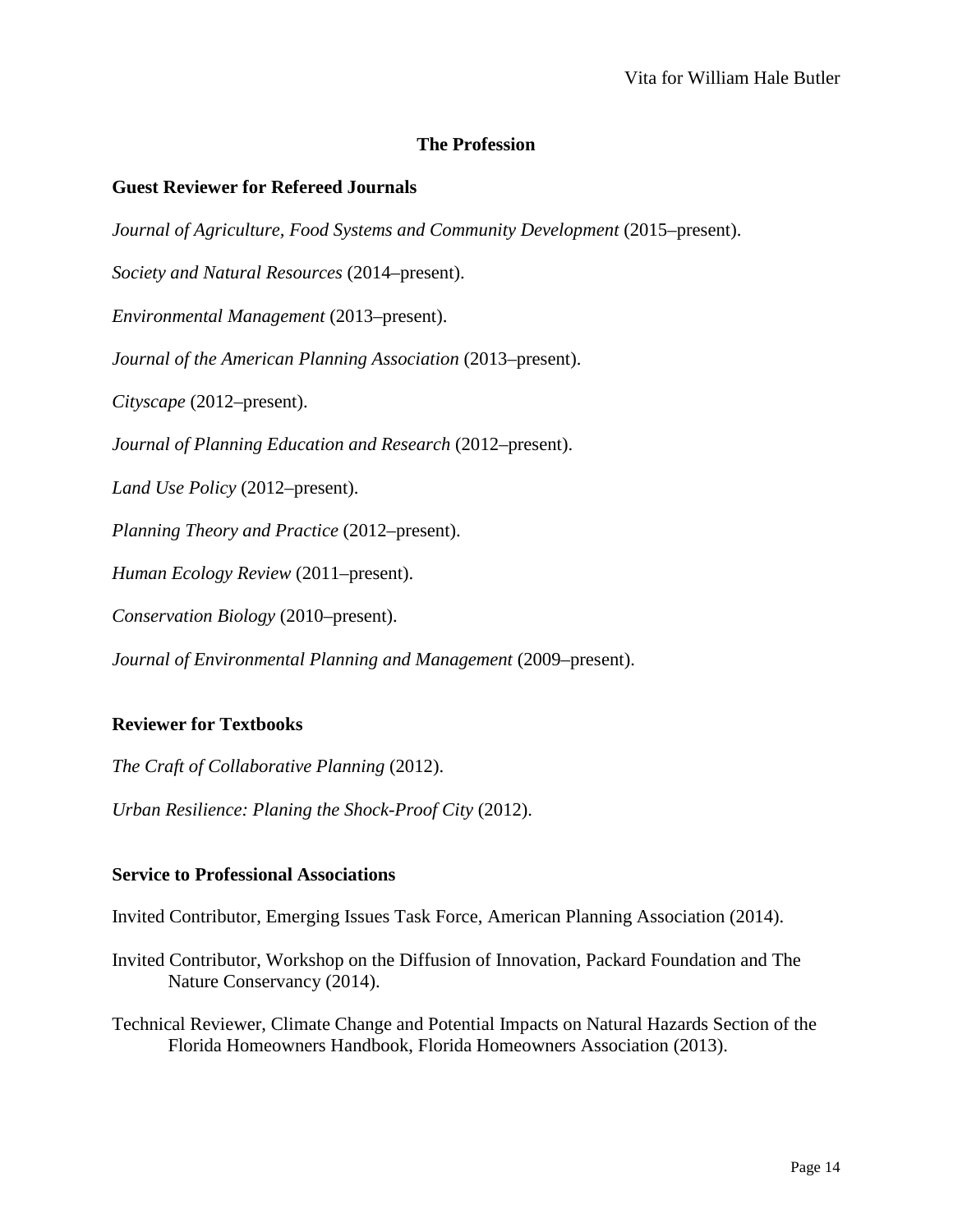# **Panel Organizer**

- Butler, W. (2014). *Collaborative Planning Theory: Emergent Themes*. Association of Collegiate Schools of Planning.
- Butler, W. H., & Schultz, C. (2013). *Collaborative Implementation and Adaptive Management in Forest Restoration: Lessons from the Collaborative Forest Landscape Restoration Program*. International Symposium for Society and Resource Managers.
- Butler, W. H., & Goldstein, B. (2011). *Resilience through Multi-Scalar Collaboration. Resilience 2011: Resilience, Innovation and Sustainability: Navigating the Complexities of Global Change*. Second International Science and Policy Conference.

## **Service to Other Universities**

- Committee Member, *Diversity Committee, Urban Affairs and Planning, Virginia Tech* (2009–2010).
- Committee Member, *Undergraduate Curriculum Committee, Urban Affairs and Planning, Virginia Tech* (2009–2010).
- Committee Member, *Honorifics Committee, College of Architecture and Urban Studies, Virginia Tech* (2003–2005).
- Committee Member, *Faculty Search Committee Student Representative, Urban Affairs and Planning, Virginia Tech* (2003).

## **The Community**

- Member, Building Resilience Against Climate Effects Technical Advisory Group, FL Department of Health (2012–present).
- Member, Community Resiliency Focus Group, Florida Department of Economic Opportunity (2012–present).
- Guest panelist, "Perspectives" to promote Food Systems Summit in Tallahassee, FL, WFSU National Public Radio (2015).
- Invited Contributor, Workshop on the Diffusion of Innovation, Packard Foundation and The Nature Conservancy (2014).
- Technical Reviewer, Climate Change and Potential Impacts on Natural Hazards Section of the Florida Homeowners Handbook, Florida Homeowners Association (2013).